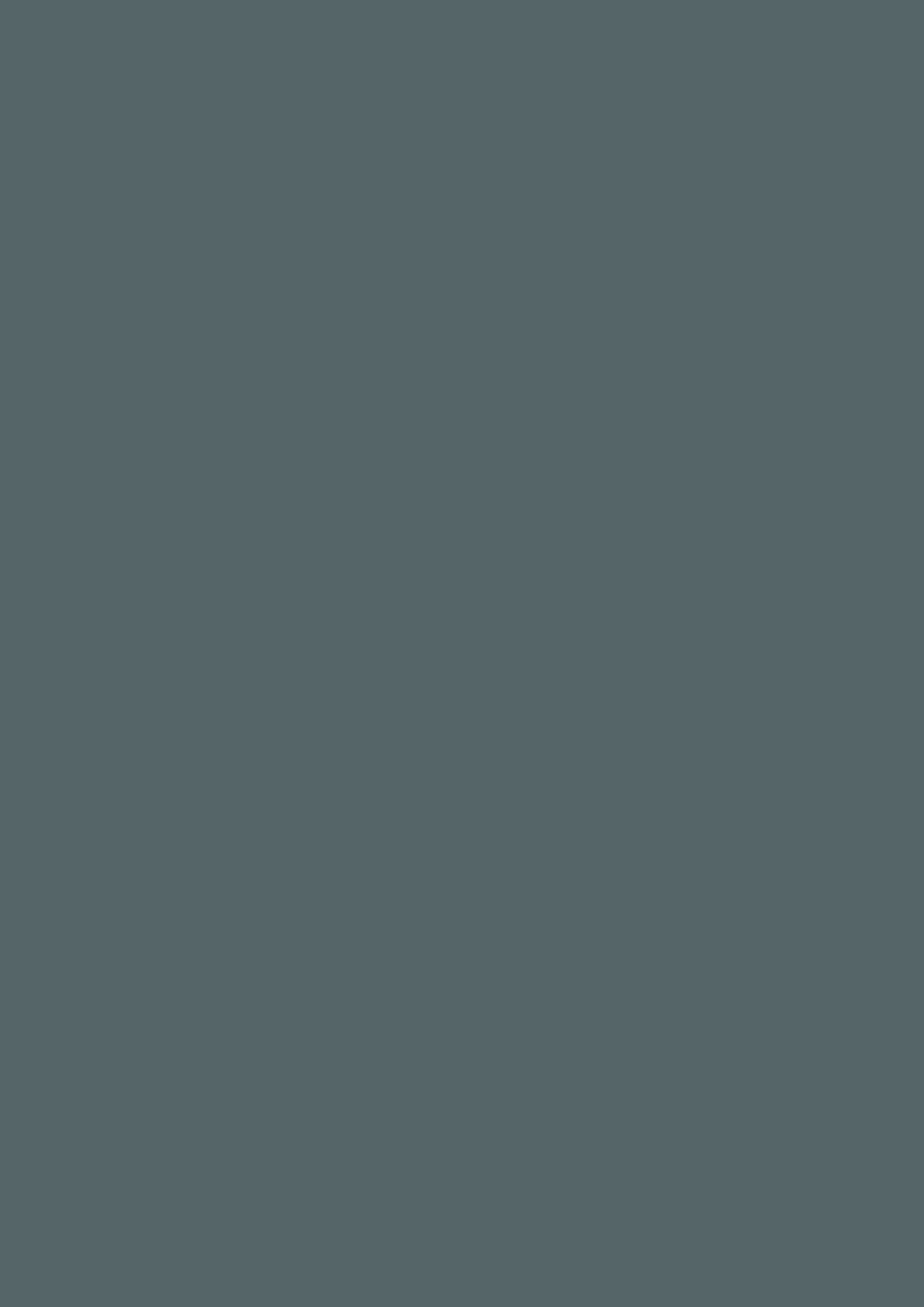## **BAI Code of Fairness, Objectivity & Impartiality in News and Current Affairs**

**April 2013**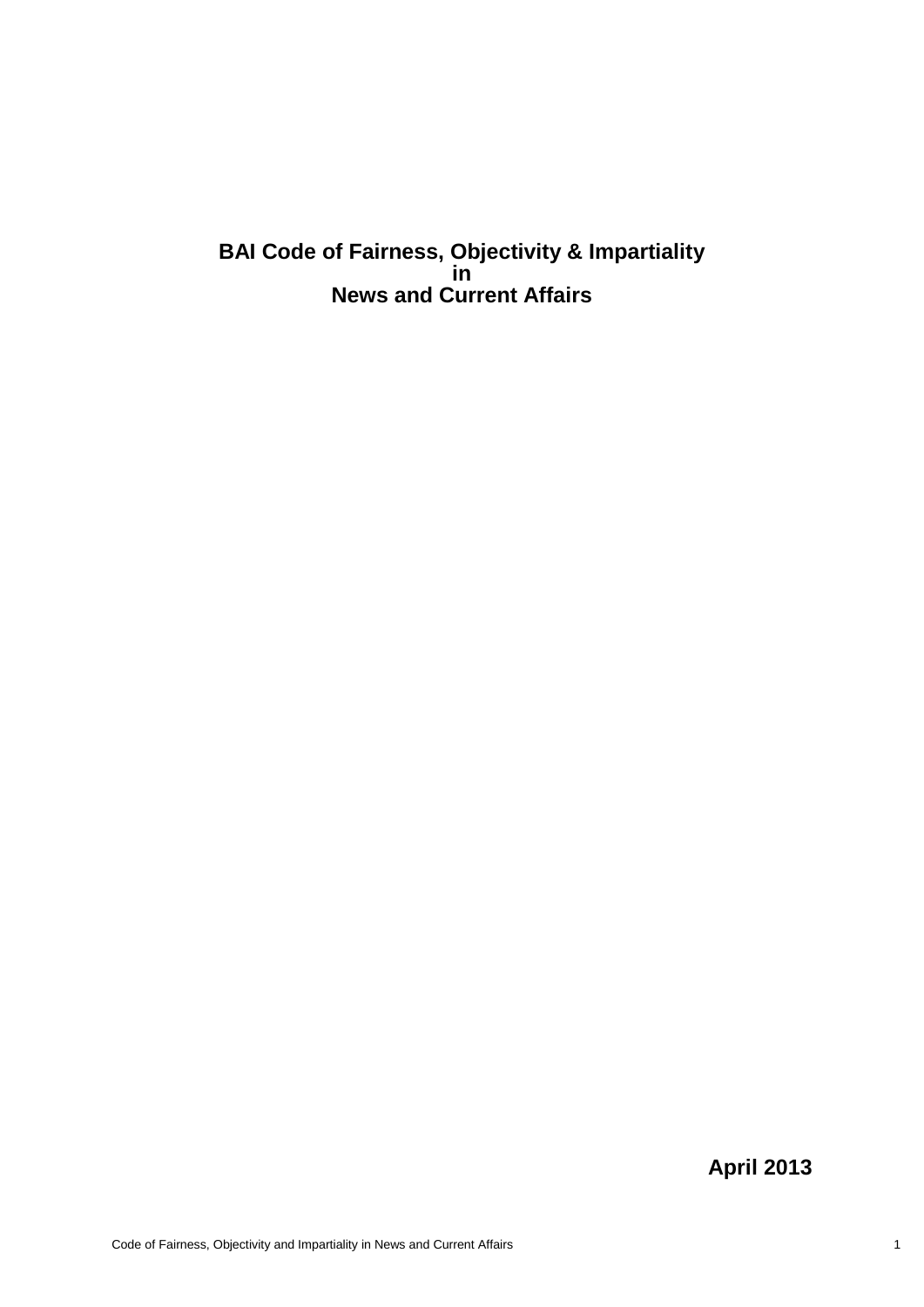## **Contents**

| <b>Rules</b> |
|--------------|
|              |
|              |
|              |
|              |
|              |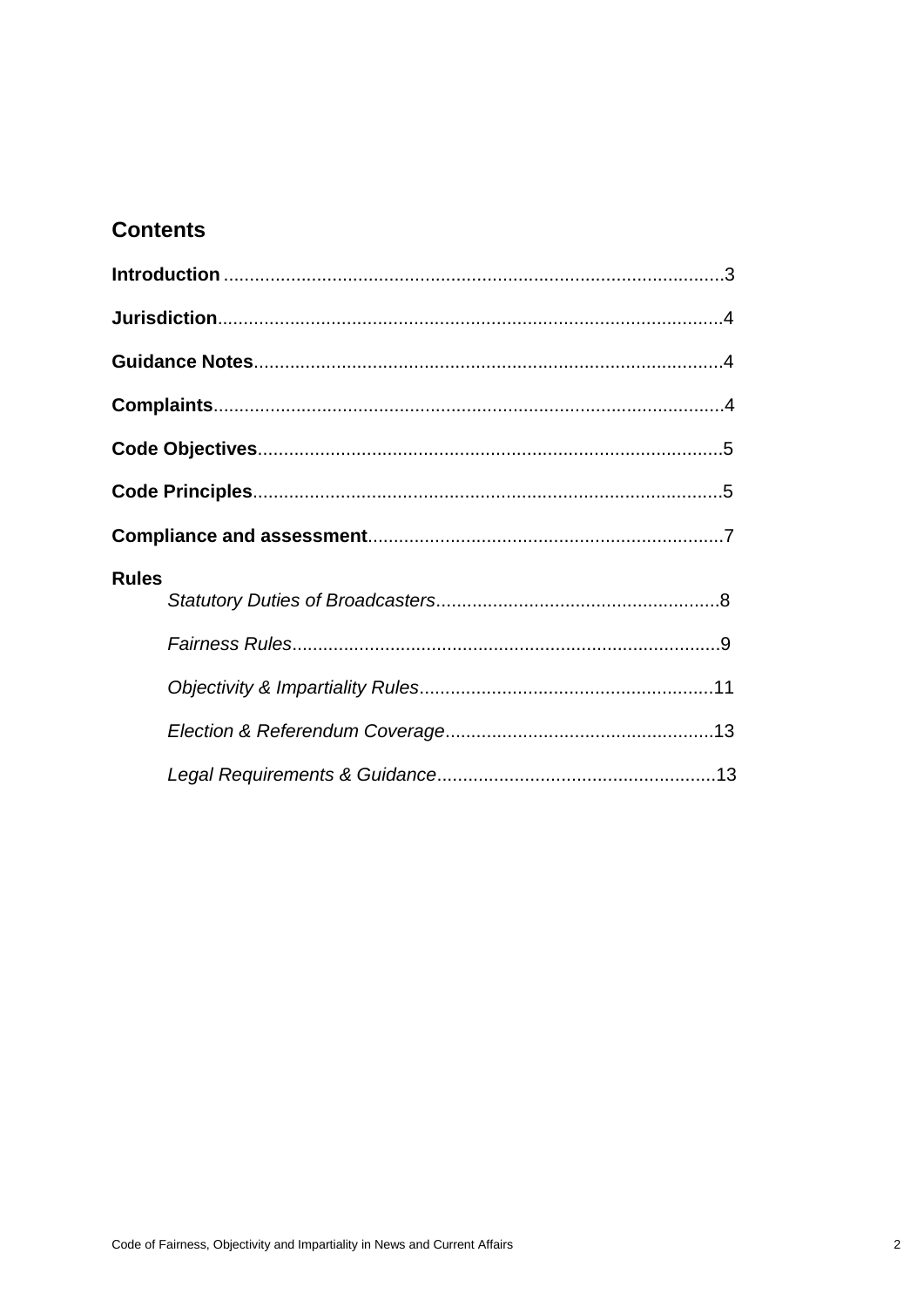## **Introduction**

This Code deals with matters of fairness, objectivity and impartiality in news and current affairs content. It is prepared by the Broadcasting Authority of Ireland (BAI) in accordance with sections 42(1), 42(2)(a) and 42(2)(b) & (e) of the Broadcasting Act 2009 ('the Act').

Section 42 of the Act provides that:

- (1) The Authority shall prepare, and from time to time as occasion requires, revise, in accordance with this section, a code or codes governing standards and practice ("broadcasting code") to be observed by broadcasters.
- (2) Broadcasting codes shall provide
	- (a) that all news broadcast by a broadcaster is reported and presented in an objective and impartial manner and without any expression of the broadcaster's own views,
	- (b) that the broadcast treatment of current affairs, including matters which are either of public controversy or the subject of current public debate, is fair to all interests concerned and that the broadcast matter is presented in an objective and impartial manner and without any expression of the broadcaster's own views,
	- (e) that a broadcaster does not, in the allocation of time for transmitting party political broadcasts, give an unfair preference to any political party.

In developing the Code of Fairness, Objectivity and Impartiality in News and Current Affairs the BAI had regard to a range of matters set out in section 42(3) of the Act. It also had regard to its own statutory objectives, set out in section 25, in particular that, in performing its functions the BAI shall:

- Endeavour to ensure that the democratic values enshrined in the Constitution, especially those relating to rightful liberty of expression, are upheld,
- Provide a regulatory environment that will sustain independent and impartial journalism,
- Seek to ensure that any measures it takes are proportionate and will produce regulatory arrangements that are stable and predictable.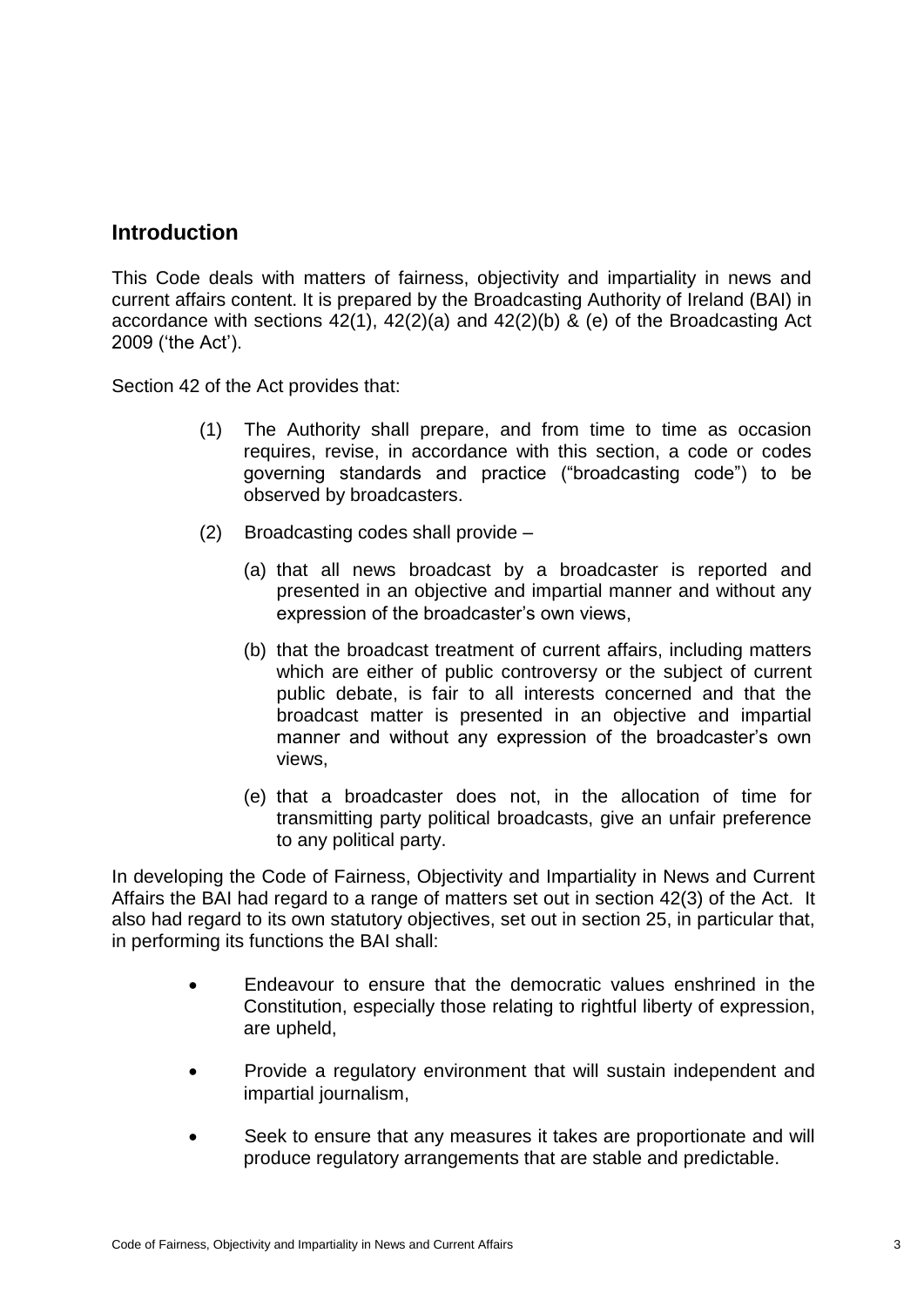In devising the rules, the BAI has also taken into account the European Convention on Human Rights and in particular the provisions relating to freedom of expression, the right to privacy and the securing of rights without any discrimination on any ground.<sup>1</sup>

## **Jurisdiction**

The Code applies to broadcasters within the jurisdiction of Ireland. It does not apply to other services commonly received in this State, but licensed in the United Kingdom or other jurisdictions.

The term 'broadcaster' is understood in the context of the definition provided in the Broadcasting Act 2009, which is as follows:

―*Broadcaster means a person who supplies a compilation of programme material for the purpose of its being transmitted, relayed or distributed as a broadcasting service (whether that person transmits, relays or distributes that material as such a service or not*).‖

#### **Guidance Notes**

It is not intended that this Code will set out each and every rule in relation to the preparation, treatment and broadcast of news and current affairs content. In this regard, broadcasters, programme makers and citizens should have regard to the Guidance Notes which have been developed in conjunction with this Code. These notes are provided as an aid to understanding the intent of the principles and rules and the manner of their application in a broadcast context. The BAI will update the Guidance Notes from time to time.

## **Complaints**

-

If a viewer or listener has a complaint or is dissatisfied with the manner in which a broadcaster is complying with this Code, the matter should, in the first instance, be referred directly to the relevant broadcaster. Further information on the complaints process is available on [www.bai.ie](http://www.bai.ie/) or by phoning 01 6441200.

The effective date of this Code is 1st July 2013.

<sup>&</sup>lt;sup>1</sup>To access a copy of the ECHR **click here** or go to [www.ehcr.coe.int](http://www.ehcr.coe.int/)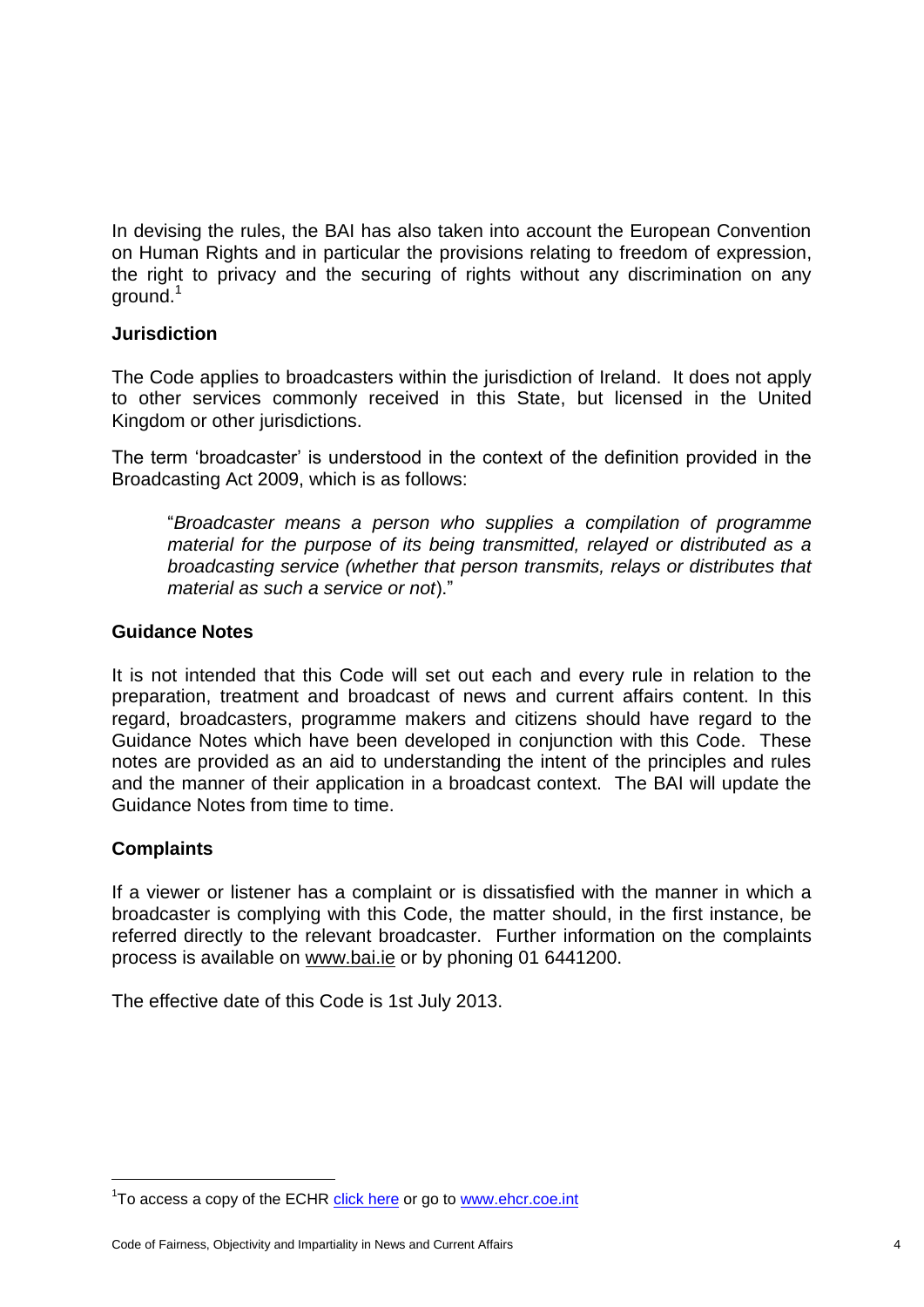## **1. Code Objectives**

The objectives of the Code are:

- To set out clearly the minimum standards and practices that are expected of broadcasters in their treatment and broadcast of news and current affairs content;
- To provide general guidance to broadcasters to assist in their decision-making processes, as they pertain to news and current affairs content;
- To promote independent and impartial journalism in the provision of news and current affairs content;
- To inform and generate awareness among citizens with regard to standards they may expect in relation to news and current affairs content;
- To protect the interests of citizens, in their right to access fair, objective and impartial, news and current affairs content.

## **2. Principles Underpinning the Fairness, Objectivity and Impartiality Rules**

This section outlines the principles which underpin this Code. In addition to the specific rules outlined in Section 4, the principles provide direction as to the general standards expected in order to achieve fairness, objectivity and impartiality in the treatment of news and current affairs content. Thus, a broadcaster is expected not only to comply with the rules, but also to apply these general principles to its news and current affairs content.

The principles which shall be applied in this Code, together with a brief narrative, are set out below:

*Fairness:* The BAI is committed to ensuring that, through the implementation of this Code, individuals and organisations that are the subject of news and current affairs content, or persons who contribute to news and current affairs programmes or items, are treated fairly and honestly. Viewers and listeners have a legitimate expectation that a broadcaster will demonstrate an evenhanded approach to how news and current affairs content is presented and interrogated and how contributors are treated. The principle of fairness does not necessarily require that all possible opinions on a subject are addressed or that they should receive equal air-time.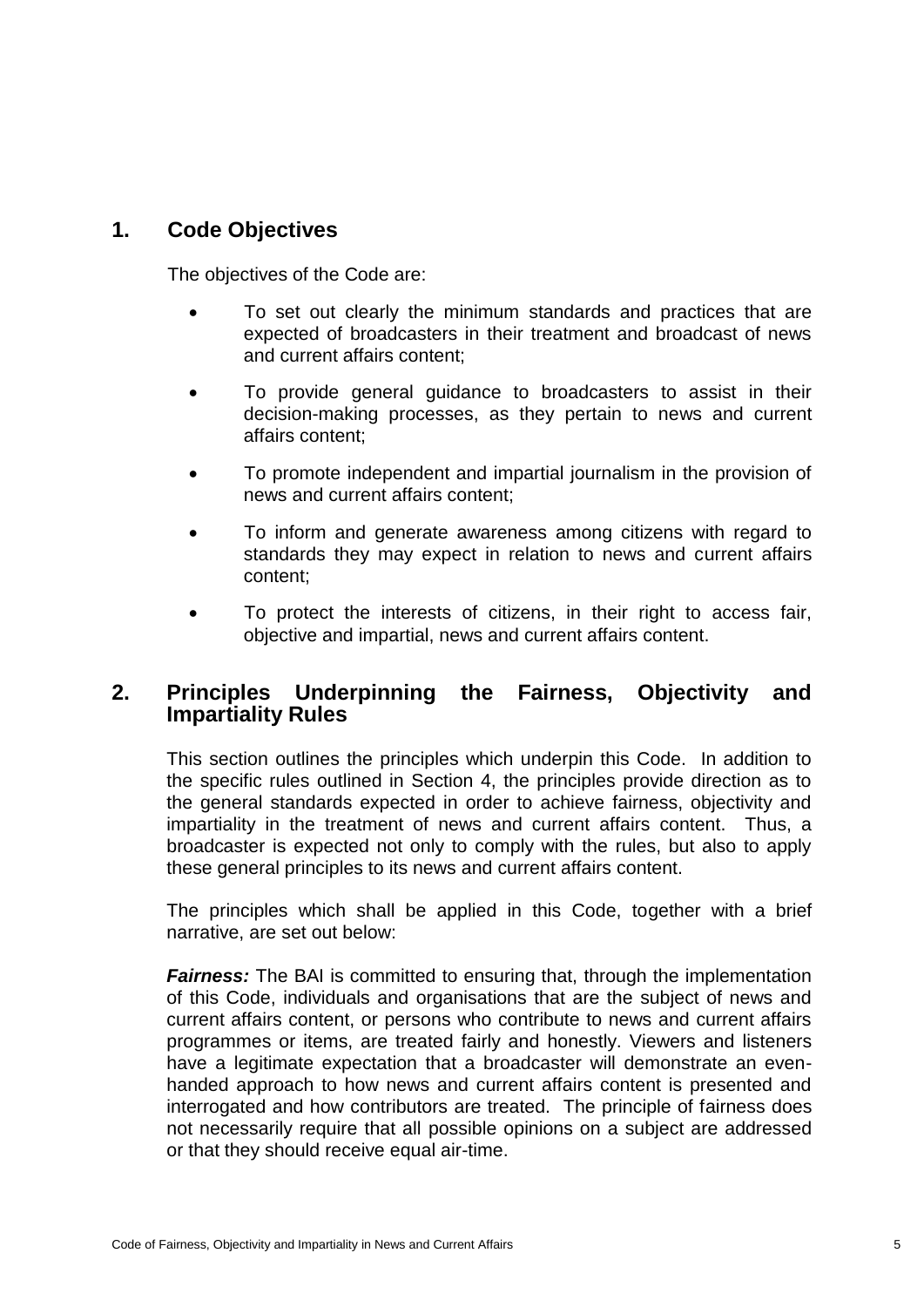The approach to covering issues, including those of public controversy or current public debate, should be guided by ensuring equitable, proportionate coverage.

*Objectivity & Impartiality:* The principles of objectivity and impartiality are concerned with ensuring that news and current affairs content is compiled, produced and presented in a manner which is and can be seen as independent, unbiased, and without prejudgement. The rules set out in this Code with regard to objectivity and impartiality should not be taken to imply that a presenter or a reporter cannot convey critical views or pursue vigorous lines of questioning. Indeed, this is often required in order to achieve fairness, objectivity and impartiality. What is necessary, however, is that production, reporting and questioning on any news or current affairs item is credible, trustworthy and editorially independent.

*Accuracy & Responsiveness:* Audiences are entitled to, and do, trust that the news and current affairs content they access from the broadcast media is accurate. Accurate information enables citizens to participate more fully in a democratic society. Accuracy is therefore a fundamental principle associated with the broadcast of news and current affairs content and should always take priority over the speed with which content can be delivered. It is also acknowledged that despite best efforts, inaccurate information can sometimes be conveyed, whether explicitly or implicitly. The principle of responsiveness is designed to ensure that broadcasters adopt fair, timely and appropriate remedies in handling the broadcast of inaccurate information.

*Transparency & Accountability:* the principles of transparency and accountability are concerned with ensuring that practices and procedures adopted by broadcasters in sourcing, compiling, producing and presenting news and current affairs are visible, open to scrutiny, robust and accessible. This is particularly the case where a decision to broadcast may impact on an individual's privacy.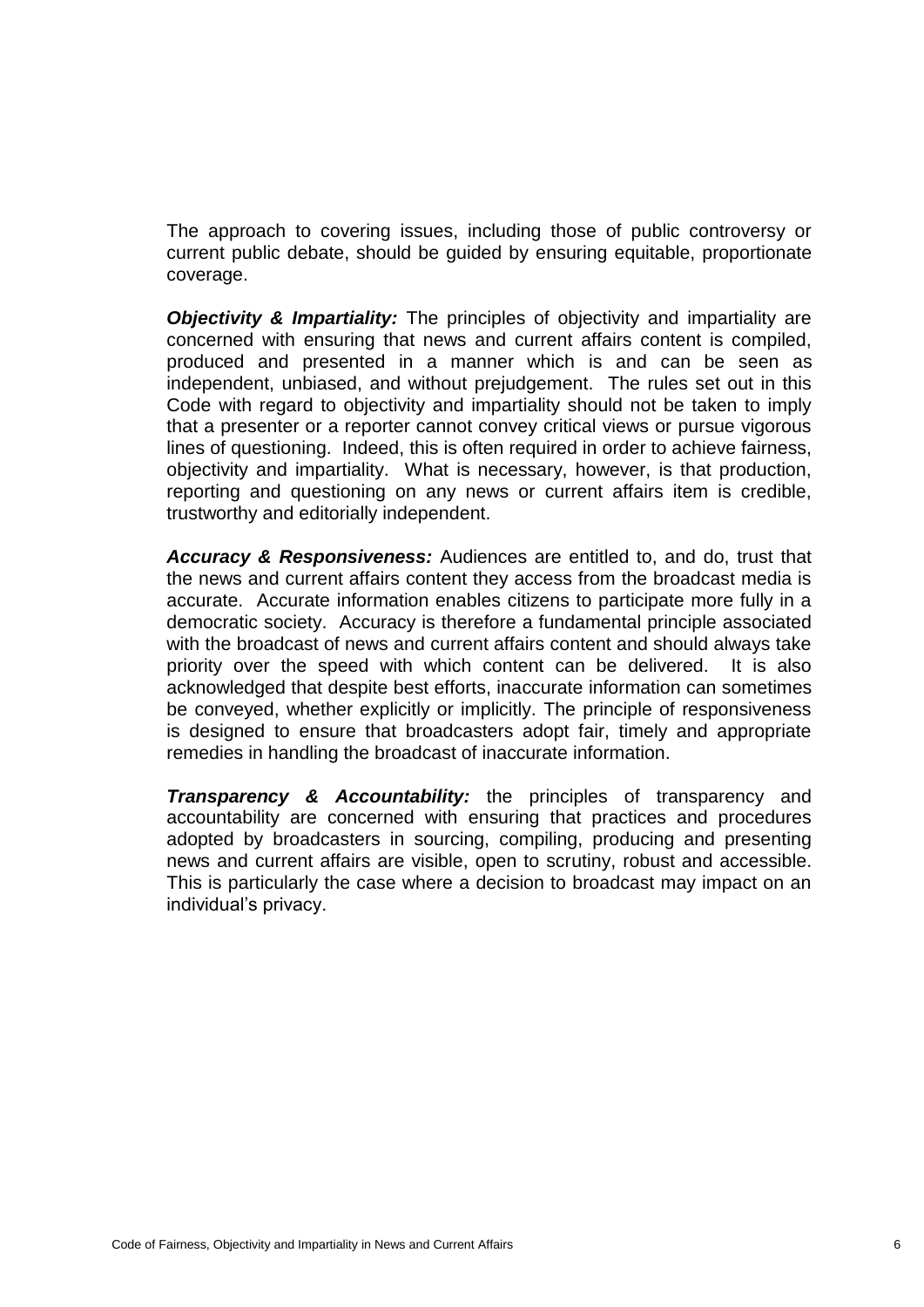## **3. Compliance & Assessment**

- In the treatment of news and current affairs content, broadcasters shall comply with the principles and rules specified in this Code. Broadcasters should be mindful of all the provisions of this Code as programme material may be required to comply with one or more applicable provision.
- News and current affairs content shall be assessed in whole and in context and with reference to:
	- o The provisions of the Broadcasting Act 2009 (as amended);
	- o The principles of the Code;
	- o The rules of the Code;
	- o Contextual factors including, but not limited to, the type of programme concerned and audience expectations;
	- o The procedures, practices and policies of the BAI.
- Broadcasters shall comply with the spirit as well as the letter of the Code.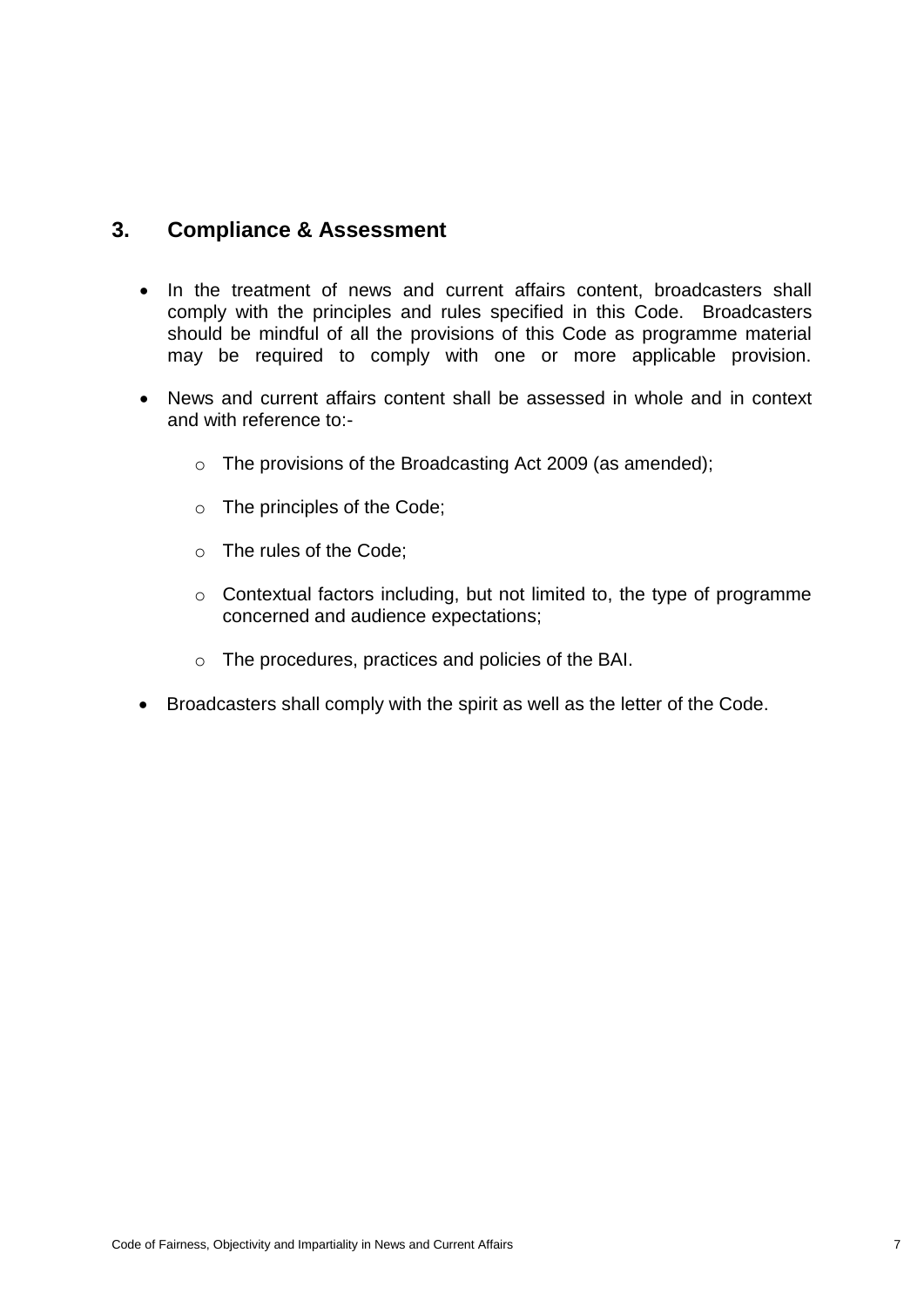## **4. Rules**

The following rules shall apply to the treatment of all news and/or current affairs content.

## *Fairness, Objectivity and Impartiality - Statutory Duties of Broadcasters*

**1.** In their treatment of news and current affairs content broadcasters shall comply with section 39 (1) (a) & (b), section 39 (2) and section 39 (5) & (6) of the Broadcasting Act 2009.

**39**.—

*(1) Every broadcaster shall ensure that—*

- *(a) all news broadcast by the broadcaster is reported and presented in an objective and impartial manner and without any expression of the broadcaster's own views,*
- *(b) the broadcast treatment of current affairs, including matters which are either of public controversy or the subject of current public debate, is fair to all interests concerned and that the broadcast matter is presented in an objective and impartial manner and without any expression of his or her own views, except that should it prove impracticable in relation to a single broadcast to apply this paragraph, two or more related broadcasts may be considered as a whole, if the broadcasts are transmitted within a reasonable period of each other,*
- *(2) Nothing in subsection (1)(a) or (b) prevents a broadcaster from transmitting party political broadcasts provided that a broadcaster does not, in the allocation of time for such broadcasts, give an unfair preference to any political party.*
- *(5) A broadcaster shall ensure that the broadcast treatment of any proposal, being a proposal concerning policy as regards broadcasting, which is of public controversy or the subject of current public debate, which is being considered by the Government or the Minister, shall be reported and presented in an objective and impartial manner.*
- *(6) Paragraphs (a) and (b) of subsection (1), in so far as they require the broadcaster not to express his or her own views, do not apply to any broadcast made under subsection (5).*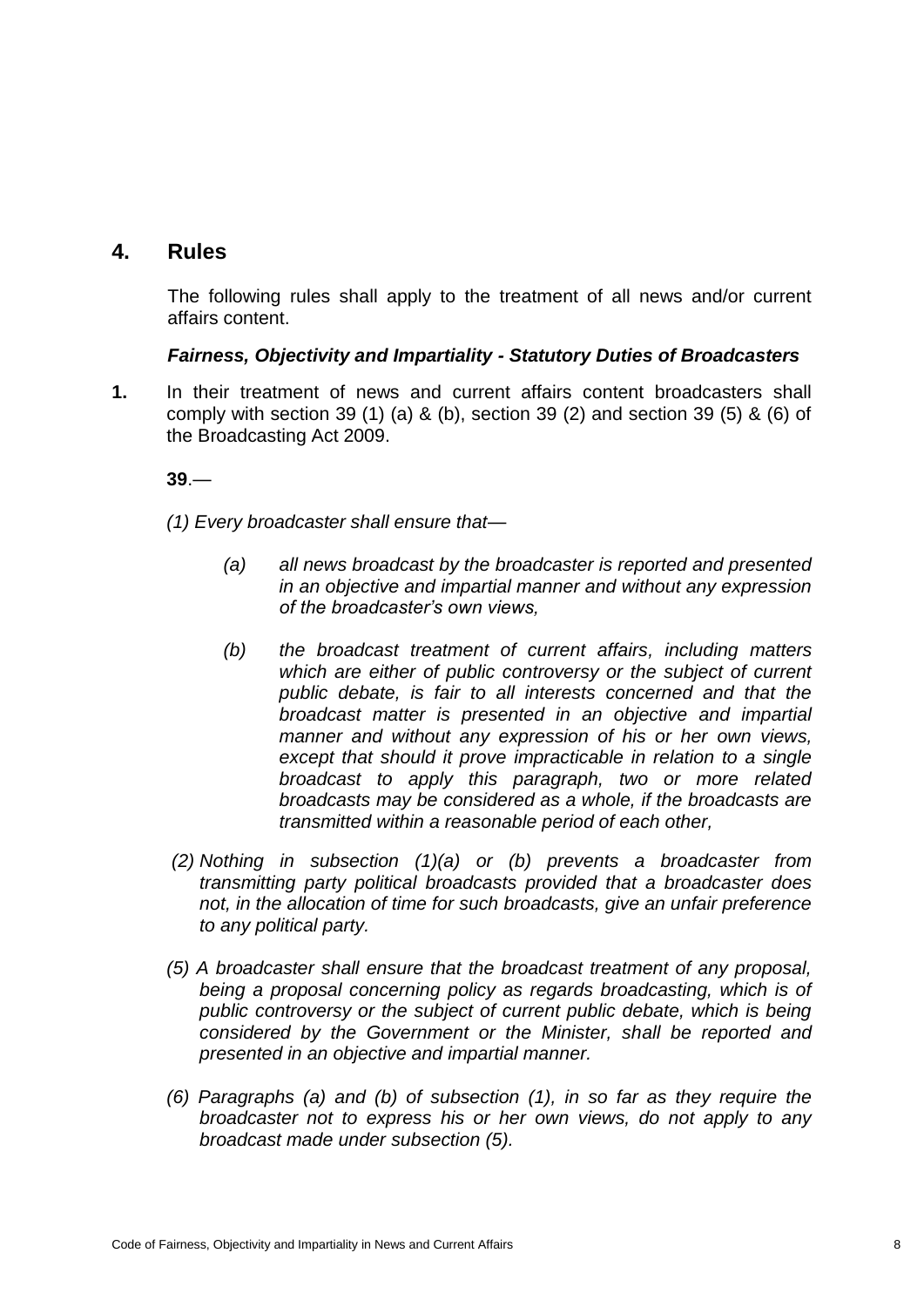- **2.** In their treatment of news and current affairs content broadcasters shall comply with the following principles as articulated in this Code:
	- Fairness;
	- Objectivity & Impartiality;
	- Accuracy & Responsiveness;
	- Transparency & Accountability.

## *Fairness Rules*

- **3.** A broadcaster shall deal fairly with contributors to current affairs content or with persons or organisations referred to in that content.
- **4.** In the normal course of events, interviewees for news and current affairs content shall be made generally aware of the subject matter and the nature and format of their contribution, so that their agreement to participate constitutes informed consent.
- **5.** A broadcaster shall not generally broadcast any news or current affairs interview with any person without the consent of that person. The broadcast of any news or current affairs content in the absence of consent must be editorially justified. Requests for withdrawal of consent shall be given due consideration by the broadcaster, having regard to the public interest, natural justice and the principles of fairness, objectivity and impartiality.
- **6.** Care shall always be taken with the inclusion of interviews with children or vulnerable people in news or current affairs content. In all cases, the overriding principle must be to avoid the broadcast of material that may be unfair or detrimental to their interest.

The consent of a parent, guardian or legal representative shall generally be obtained prior to the broadcast of any interview with a child less than 16 years of age or a vulnerable person, where the subject matter is of a sensitive or serious matter or where not to do so could be deemed unfair. A decision to broadcast an interview in the absence of such consent must be justified in the public interest.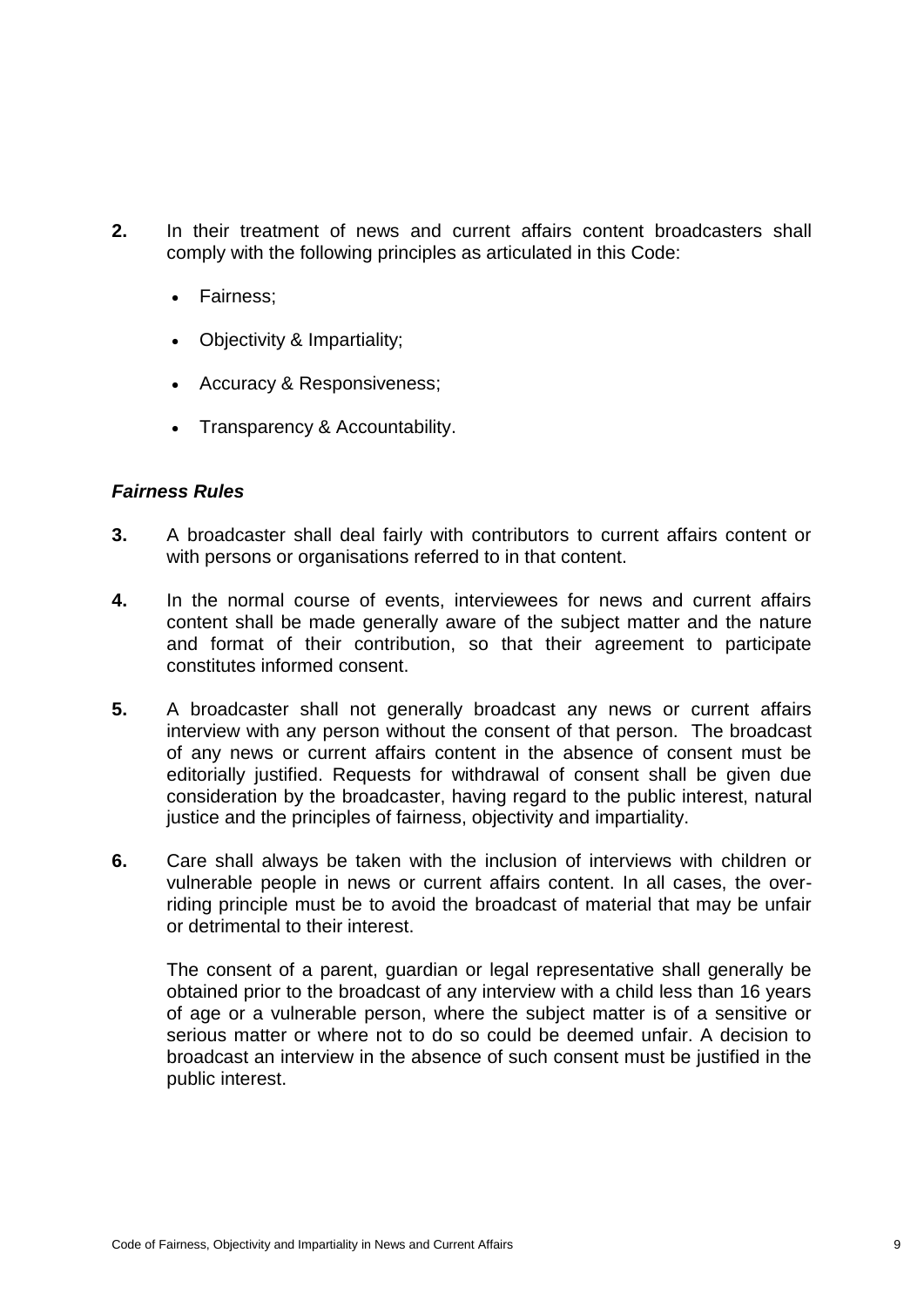- **7.** Where a person or organisation refuses to contribute to news and current affairs content or chooses to make no comment, the broadcast shall make this fact clear and shall report in a reasonable manner the person/organisation's explanation for declining to participate, where not to do so could be deemed unfair.
- **8.** The refusal of a person or organisation to participate will not preclude the broadcast of news and current affairs content. However, the broadcaster has a responsibility to reflect, as far as practicable, the views of the absent party and to do so fairly.
- **9.** The editing process shall not distort the context or meaning of the original interview.
- **10.** A broadcaster shall ensure that the re-use of any material in a news and current affairs context, including the use of archive material, does not create unfairness or result in inaccuracies.
- **11.** The re-construction or re-enactment of an event in news or current affairs content shall be clearly identified as such and should be authentic in its depiction of the event(s) in question.
- **12.** The use of secret or undisclosed recording or filming in current affairs content shall only be used in exceptional circumstances. It must be warranted and a broadcaster shall have appropriate procedures in place for the authorisation of such recordings at the most senior editorial level. Such authorisation shall be in writing.

The following considerations are essential elements in determining if secret or undisclosed recording or filming is warranted:

- The item being covered is demonstrably in the public interest and the broadcaster has evidence of matter that merits coverage;
- The co-operation of the subject is unlikely to be forthcoming;
- There is reason to believe that coverage of the subject matter will be frustrated as the content cannot reasonably be obtained by other means.
- **13.** Any person secretly filmed or recorded shall be afforded the opportunity to participate in the news and current affairs content that will include the recording if, in the opinion of the broadcaster, not affording the opportunity to participate would be unfair to that person.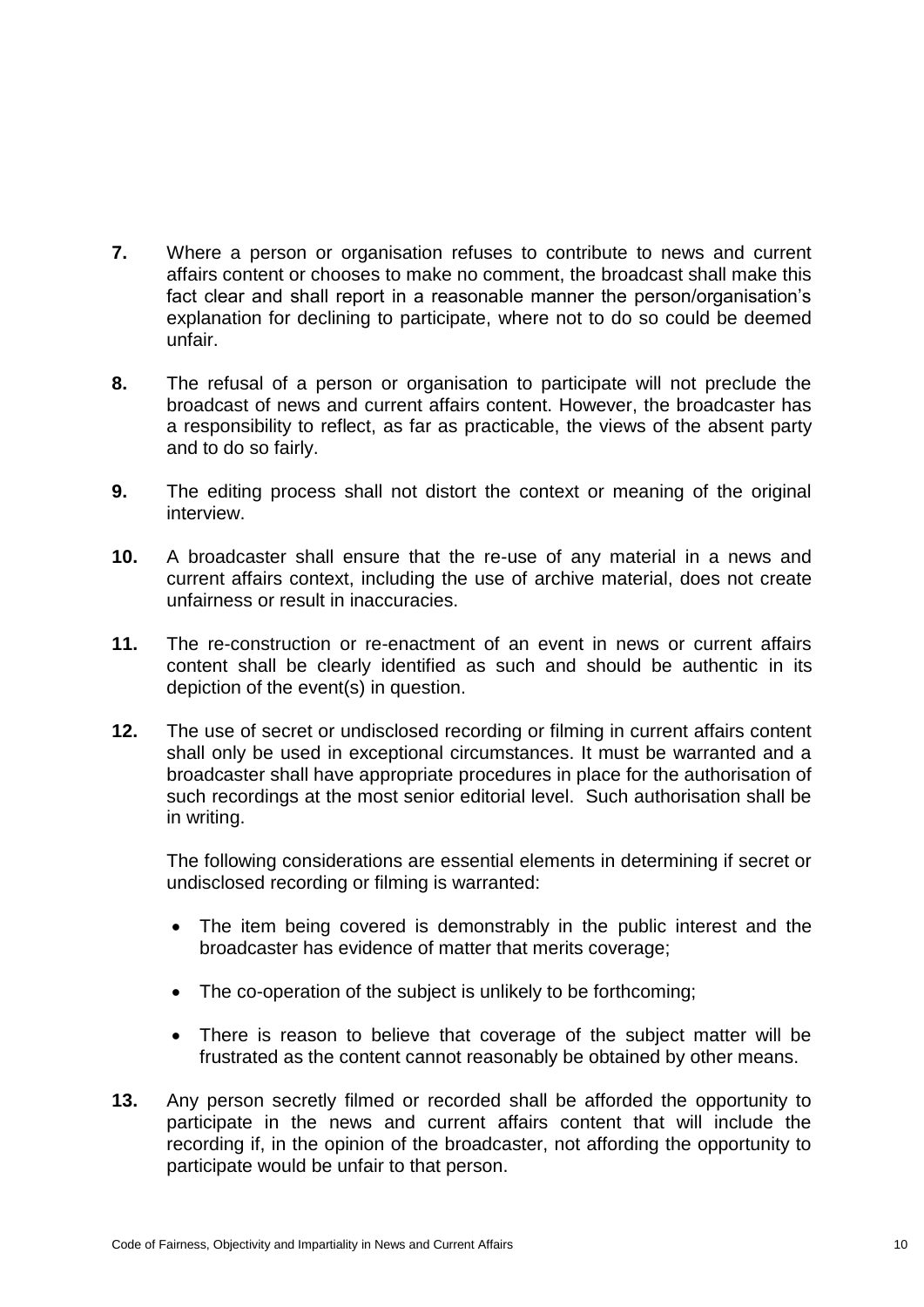- **14.** By its nature, a direct unarranged approach ("door-stepping") to an interviewee may contravene fairness. However, in appropriate circumstances it may be justifiable to dispense with the normal practice of making arrangements for an interview directly with an interviewee, or with a representative, and with suitable notice. "Door-stepping", may be appropriate in circumstances where:
	- The item being covered is demonstrably in the public interest;
	- The interviewee is unlikely to co-operate if approached in the normal way, and;
	- The approach to the individual(s) is necessary to the authenticity and credibility of the content in question.
- **15.** Broadcasters shall have in place appropriate policies and procedures for handling contributions via social media.
- **16.** Any undertaking given to a contributor relating to confidentiality or anonymity shall be clear and be honoured. Any associated audio-visual techniques utilised in both filming and editing shall be carefully applied to ensure complete confidentiality is achieved and commitments given are fully honoured.

## *Objectivity & Impartiality Rules*

- **17.** News and current affairs content shall be presented with due accuracy, having regard to the circumstances and the facts known at the time of preparing and broadcasting the content.
- **18.** Two, or more, related broadcasts may be considered as a whole if the broadcasts are transmitted within a reasonable time period and such links are made clear to the audience.
- **19.** Views and facts shall not be misrepresented or presented in such a way as to render them misleading. Presenters should be sensitive to the impact of their language and tone in reporting news and current affairs so as to avoid misunderstanding of the matters covered.
- **20.** A significant mistake shall be acknowledged and rectified as speedily as possible, in an appropriate and proportionate manner. A broadcast correction or clarification shall have regard to the time and circumstances of the original broadcast.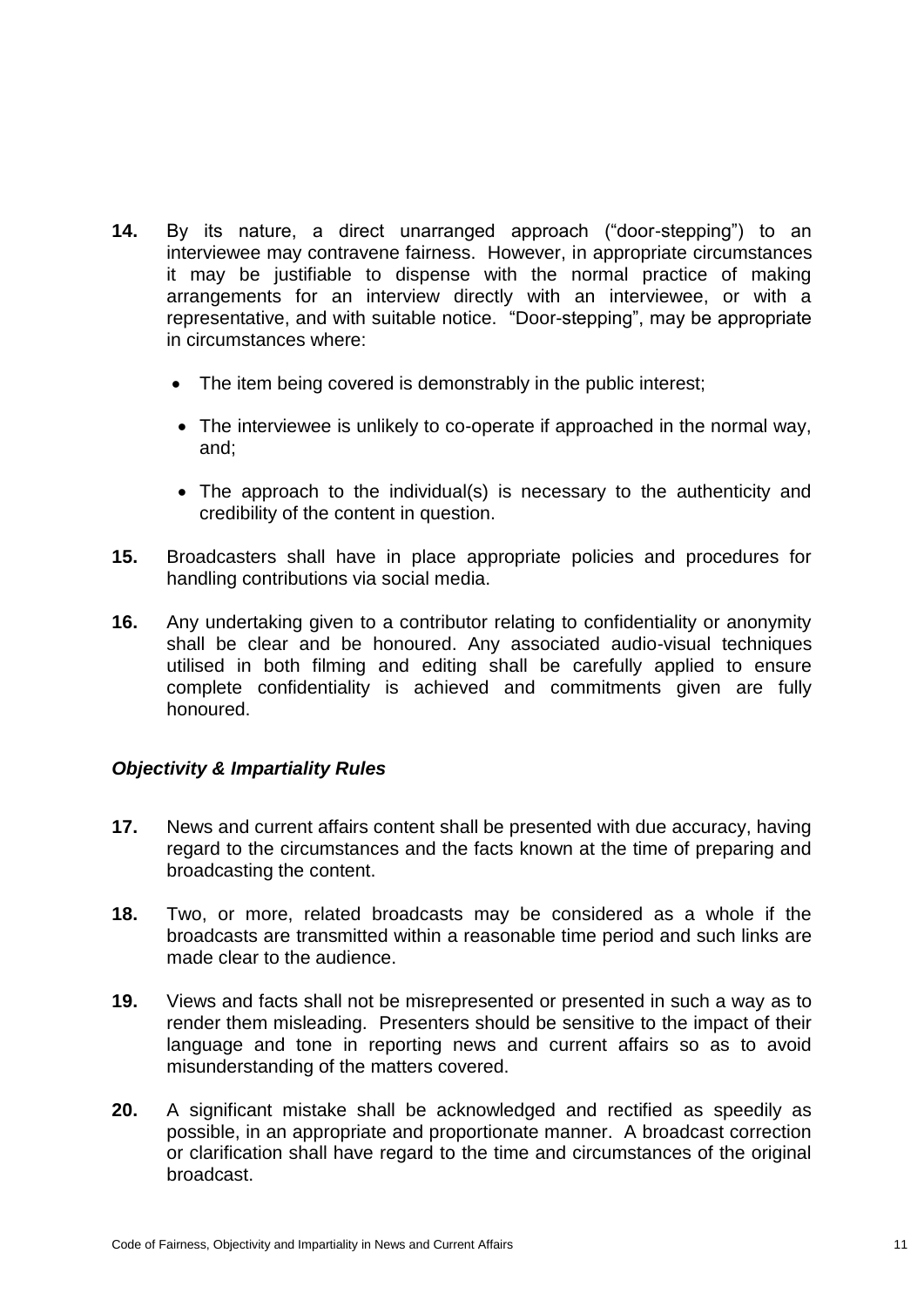- **21.** A news presenter and/or a reporter in a news programme may not express his or her own view on matters that are either of public controversy or the subject of current public debate.
- **22.** It is an important part of the role of a presenter of a current affairs programme to ensure that the audience has access to a wide variety of views on the subject of the programme or item; to facilitate the expression of contributors' opinions – sometimes by forceful questioning; and to reflect the views of those who cannot, or choose not to, participate in content. This being so, a presenter and/or a reporter on a current affairs programme shall not express his or her own views on matters that are either of public controversy or the subject of current public debate such that a partisan position is advocated.
- **23.** ‗Personal view' or ‗authored' current affairs segments or programmes can be appropriate, subject to normal editorial controls. This does not exempt the segment or programme – or a series of related segments/programmes – from the statutory obligations to be impartial, objective and fair to all interests concerned. Similarly, an "authored" item or programme may be permitted if part of a series of related segments/programmes which, taken together, will discharge the statutory obligations.
- 24. A 'personal view' or 'authored' programme or segment shall be clearly signalled to the audience at the outset, or in the case of a series of segments or programmes, at the start of each one.
- **25.** Each broadcaster shall have and implement appropriate policies and procedures to address any conflicts of interests that may exist or arise in respect of anyone with an editorial involvement in any news or current affairs content, whether such person works on-air or off-air.
- **26.** Any personal, professional, business or financial interest of anyone with an editorial involvement in news or current affairs content that calls into question (or that might reasonably be perceived as calling into question) the fairness, objectivity or impartiality of a programme or item, shall be brought to the attention of the audience. To this end broadcasters shall satisfy themselves that they are in a position to be aware of the relevant interests of the personnel concerned, and to determine whether the interest concerned is of such extent as would warrant the withdrawal of any person from further involvement in the item or programme.